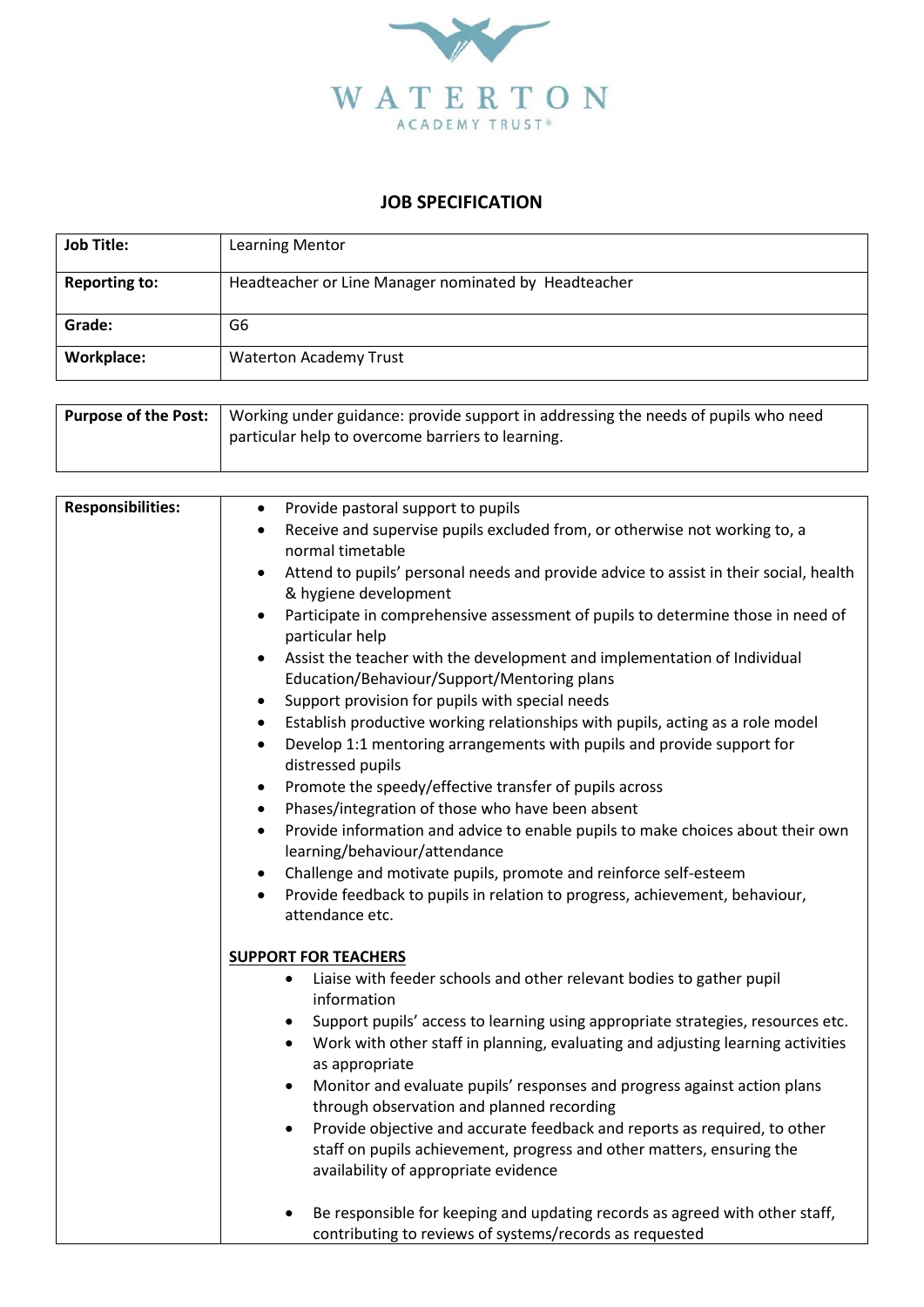

|                                                | Assist in the development and implementation of appropriate behaviour<br>$\bullet$<br>management strategies<br>Establish constructive relationships with parents/carers, exchanging<br>$\bullet$<br>information, facilitating their support for their child's attendance, access and<br>learning and supporting home to school and community links<br>Assist in the development, implementation and monitoring of systems relating<br>$\bullet$<br>to attendance and integration<br>Clerical/admin support e.g. dealing with correspondence, compilation/<br>$\bullet$<br>analysis/reporting on attendance, exclusions etc., making phone calls etc.<br><b>SUPPORT FOR THE CURRICULUM</b><br>Implement agreed learning activities/teaching programmes, adjusting<br>$\bullet$<br>activities according to pupil responses/needs<br>Be aware of and appreciate a range of activities, courses, organisations and<br>$\bullet$<br>individuals to provide support for pupils to broaden and enrich their learning<br>Determine the need for, prepare and use specialist equipment, plans and<br>$\bullet$<br>resources to support pupils<br><b>SUPPORT FOR THE SCHOOL</b><br>Be aware of and comply with policies and procedures relating to child protection,<br>$\bullet$<br>health, safety and security, confidentiality and data protection, reporting all<br>concerns to an appropriate person<br>Be aware of and support difference and ensure all pupils have equal access to<br>opportunities to learn and develop<br>Contribute to the overall ethos/work/aims of the school<br>Establish constructive relationships and communicate with other<br>٠<br>agencies/professionals, in liaison with the teacher, to support achievement and<br>progress of pupils<br>Attend and participate in regular meetings<br>Participate in training and other learning activities as required<br>Recognise own strengths and areas of expertise and use these to advise and<br>support others<br>Assist in the supervision, training and development of staff<br>Implement planned supervision of pupils out of school hours |
|------------------------------------------------|----------------------------------------------------------------------------------------------------------------------------------------------------------------------------------------------------------------------------------------------------------------------------------------------------------------------------------------------------------------------------------------------------------------------------------------------------------------------------------------------------------------------------------------------------------------------------------------------------------------------------------------------------------------------------------------------------------------------------------------------------------------------------------------------------------------------------------------------------------------------------------------------------------------------------------------------------------------------------------------------------------------------------------------------------------------------------------------------------------------------------------------------------------------------------------------------------------------------------------------------------------------------------------------------------------------------------------------------------------------------------------------------------------------------------------------------------------------------------------------------------------------------------------------------------------------------------------------------------------------------------------------------------------------------------------------------------------------------------------------------------------------------------------------------------------------------------------------------------------------------------------------------------------------------------------------------------------------------------------------------------------------------------------------------------------------------------------------------------------------------|
|                                                | Supervise pupils on visits, trips and out of school activities as required                                                                                                                                                                                                                                                                                                                                                                                                                                                                                                                                                                                                                                                                                                                                                                                                                                                                                                                                                                                                                                                                                                                                                                                                                                                                                                                                                                                                                                                                                                                                                                                                                                                                                                                                                                                                                                                                                                                                                                                                                                           |
| <b>Expectations of All</b><br><b>Employees</b> | Full working knowledge and compliance with policies and procedures relating to child<br>$\bullet$<br>protection, health, safety and security, confidentiality, HR and data protection,<br>reporting all concerns to an appropriate person.<br>Be aware of and support difference and ensure equal opportunities for all<br>$\bullet$<br>Working knowledge of the education sector<br>٠<br>Contribute to the overall ethos/work/aims of the Trust and member academies.<br>٠<br>Appreciate and support the role of other professionals<br>٠<br>Attend and participate in relevant meetings as required<br>٠<br>Participate in training and other learning activities and performance development as<br>٠<br>required                                                                                                                                                                                                                                                                                                                                                                                                                                                                                                                                                                                                                                                                                                                                                                                                                                                                                                                                                                                                                                                                                                                                                                                                                                                                                                                                                                                                  |
| <b>Additional</b><br>Information:              | The duties and responsibilities highlighted in this Job Specification are indicative and may<br>vary over time. Post holders are expected to undertake other duties and responsibilities<br>relevant to the nature, level and scope of the post and the grade has been established on<br>this basis.                                                                                                                                                                                                                                                                                                                                                                                                                                                                                                                                                                                                                                                                                                                                                                                                                                                                                                                                                                                                                                                                                                                                                                                                                                                                                                                                                                                                                                                                                                                                                                                                                                                                                                                                                                                                                 |